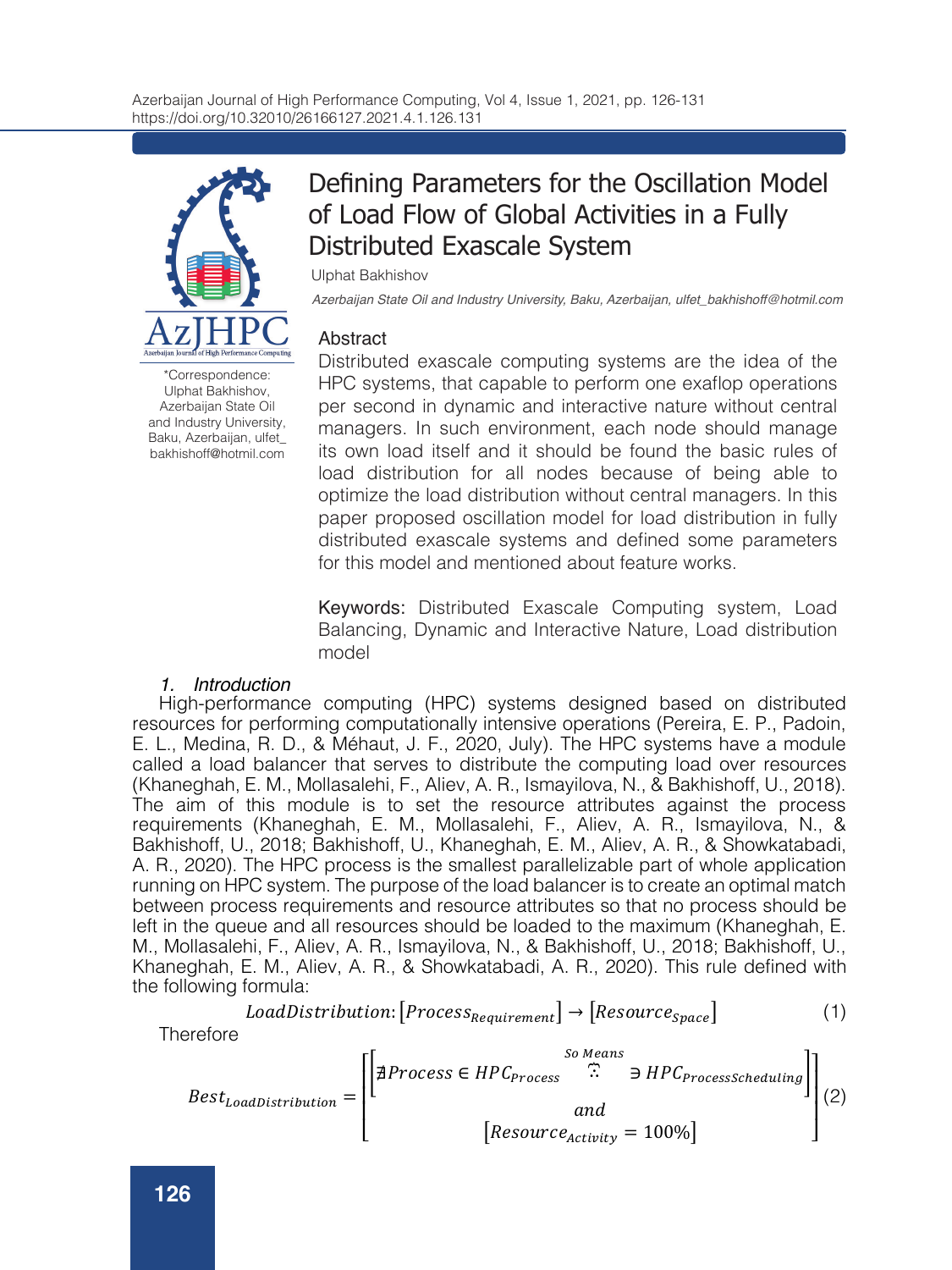## ⎢ Azerbaijan Journal of High Performance Computing, 4 (1), 2021

 $\frac{1}{2}$  and  $\frac{1}{2}$   $\frac{1}{2}$   $\frac{1}{2}$   $\frac{1}{2}$   $\frac{1}{2}$   $\frac{1}{2}$   $\frac{1}{2}$   $\frac{1}{2}$   $\frac{1}{2}$   $\frac{1}{2}$   $\frac{1}{2}$   $\frac{1}{2}$   $\frac{1}{2}$   $\frac{1}{2}$   $\frac{1}{2}$   $\frac{1}{2}$   $\frac{1}{2}$   $\frac{1}{2}$   $\frac{1}{2}$   $\frac{1}{2}$   $\frac{1}{2$ Here the resource space is a union of set of resources of the nodes where the resource can be in following types: File, Memory, I/O, Processor. The process requirement is a requirement of HPC process for resources (Shahrabi, S., Mollasalehi, F., Aliev, A. R., & Mousavi, E., 2018). HPC process scheduling is the overall queue of HPC processes. So, the basic goal for load distribution is creating mapping between process requirements and resource attributes, and the best state of load distribution is that any HPC process should not be in HPC process schedule, and each active resource should be loaded 100%.

Traditional distributed computing systems are based on a pre-defined problemtechnical accounting (PTA) (Ismayilova, N. T., 2020). In such systems, for achieving the goal defined in the equation (2), the load balancer configures and starts the system according to pre-defined process requirements.

However, it is not possible to prepare a PTA for the issues of the twenty-first century. Thus, dynamic, and interactive events can occur in an unforeseen manner during the runtime of the system. There are three types of dynamic and interactive processes (Khaneghah, E. M., & Sharifi, M., 2014):

One process during execution can create another process that is not planned previously;

Processes may be interconnected in an unforeseen manner. These processes can be any of the ones that were initially defined and created later;

Processes may interact with the system environment in an unforeseen manner. Thus, the resource requirements of the process may be changed.

In all three cases, there can be resource requirements that are not considered at the start of the system, which brings the load balancer to the unknown state. To avoid this problem, dynamic and interactive events should be considered in the equation (1).

## $Load Distribution(Dynamichteractive Event):$

$$
[Process_{Requirement}|GlobalActivity_{condition}] \rightarrow [Resource_{space}]
$$
 (3)

So, the load distribution process depends on dynamic and interactive events, and it should create a mapping between global activities and resource attributes as well as mapping between process requirements and resource attributes. Here, the global activities are process requirements that locally cannot be fulfilled (Khaneghah, E. M., 2017).

For handling the global activity conditions, it needed to restart the load balancer, considering previously unforeseen resource requirements. However, in this case, it should "try" to change the response structure for unknown resource requirements. Thus, the load balancer should either find a new resource to meet the demand for an unknown resource with activating resource discovery module (Rezaei, S., Khaneghah, E. M., & Aliev, A. R., 2020; Khaneghah, E. M., Aliev, A. R., Bakhishoff, U., & Adibi, E., 2018; Adibi, E., & Khaneghah, E. M., 2018) and migrate the process to relevant resource (Sohrabi, Z., & Khaneghah, E. M., 2020), or replace the unknown resource requirement with known resource requirements (Khaneghah, E. M., Mollasalehi, F., Aliev, A. R., Ismayilova, N., & Bakhishoff, U., 2018; Khaneghah, E. M., & Sharifi, M., 2014).

### *2. Related works*

In (Khaneghah, E. M., & Sharifi, M., 2014), the model based on vector algebra suggested for implementing load distribution in dynamic and interactive environment. For that model, there is a general state vector. Over the time this vector changes. For each executed process, if this vector changes, the load balancer tries to solve two

problems: value disorder and direction disorder. Value disorder means the direction of

it means the direction disorder has occurred. Solving these two problems allows to reconfigure a distributed exascale computing system during dynamic and interactive events in runtime. However, it is difficult to determine the state vector of the system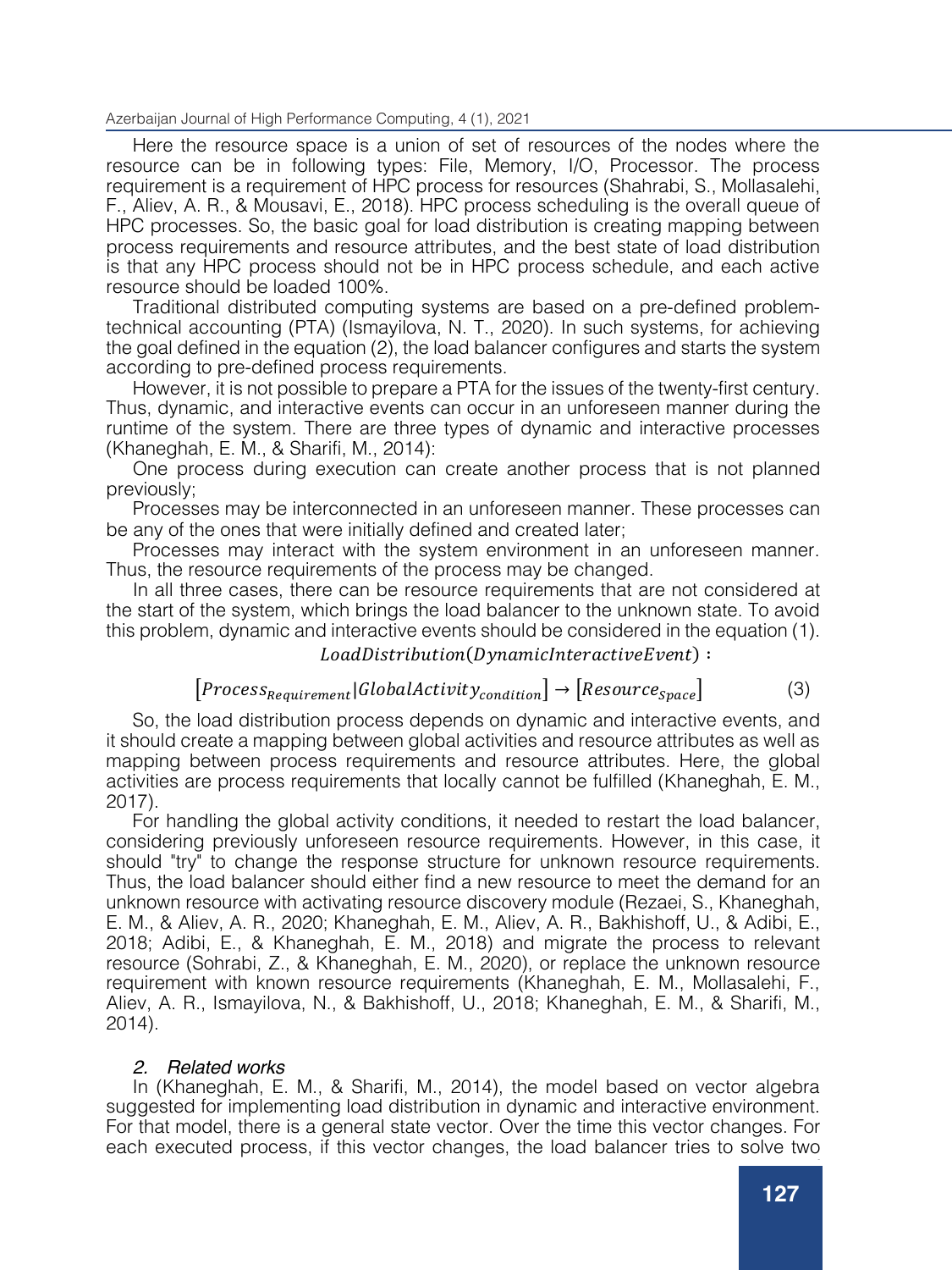## Ulphat Bakhishov. **Over the time that we change the time the time this vector changes.** For this vector changes. For this vector changes. For this vector changes. For this vector changes. For this vector changes. For this

express executives, if the load balancer tries to solve this vector changes, the load balancer tries to solve t problems: value disorder and direction disorder. Value disorder means the direction of the vector that defines the difference between two states of the system is same as direction of the general state vector, but values are different. If directions are different, it means the direction disorder has occurred. Solving these two problems allows to reconfigure a distributed exascale computing system during dynamic and interactive events in runtime. However, it is difficult to determine the state vector of the system and the new state vector after dynamic and interactive events occur.

In (Ismayilova, N., & Bakhishoff, U., 2018; Bakhishoff, U., Khaneghah, E. M., Aliev, A. R., & Showkatabadi, A. R., 2020) proposed a model based on discrete time Hidden Markov Model. For this model, the system should not consider a dynamic and interactive event itself, but consider system state instead, which the system reached after dynamic and interactive event has occurred. The load distribution function choses the best system state configuration for current state based on learned historical states of the system. This model does not suggest changing resource request, instead it suggests reconfiguring load distribution. Implementing this model, gives opportunity to learn possible states and find best configuration for new state after dynamic and interactive event has occurred. The main problem for implementing this model is that, the model needs to learn the system after each change of system state and need to store many historical data about each system state changes.

In (Bakhishov, U., 2019), the oscillation concept of load distribution is defined. For this concept each global activity should move over the nodes of the system until reaching capable node for that process. But the parameters of oscillation are not defined based on process requirements and resource attributes. Also, the optimization is needed for movement of process over the nodes of the system.

### *3. Proposed model*

As seen in equation (3), global activities should be considered while load distribution as well as local process requirements. Global activities are raised based on a sender-initiated load distribution strategy (Mirtaheri, S. L., & Grandinetti, L., 2017) by nodes that are in imbalanced (Bakhishov, U., 2019). The requirements of the global activities which are assigned to the node and local process requirements should be merged. If this set named as  $Local<sub>ProcessScheduling</sub>$ , then the requirements of the global activities raised form current node should be excluded from  $Local<sub>ProcessScheduling</sub>$ . If this excluded set named as  $Global_{processScheduling}$ , it can be given the following definition:

## $HPC_{processScheduling} = Local_{processScheduling} \cup Global_{processScheduling}$  (4)

In period the processes in global process scheduling should assign back to local machine. In traditional manner, the HPC system starts working with predefined load.

Let's assume that this system has single node which has no available resource. In this state all load in local process scheduling will move into global process scheduling. But, due to lack of another resource all processes in global process scheduling will move back to local process scheduling in a period (Fig. 1).



Fig. 1. Load flow process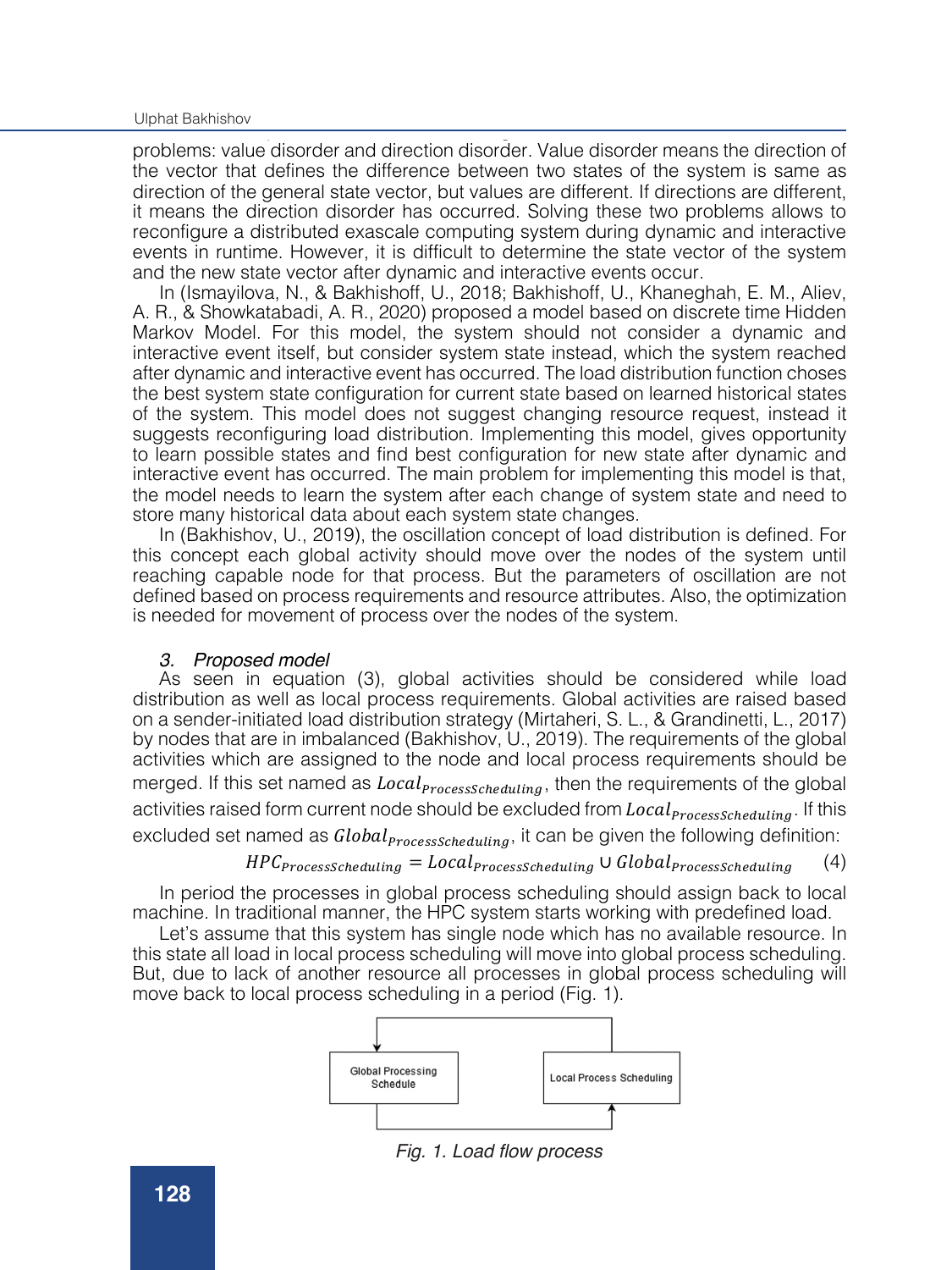$B$ ack of another resource all processes  $\alpha$  (d) and  $\alpha$  (d) processes  $\alpha$  (d) processes scheduling with  $\alpha$ Azerbaijan Journal of High Performance Computing, 4 (1), 2021<br>————————————————————

Figure 1 defines load flow between local and global process scheduling. Because of there is no change in amount of load in period, the process will continue periodically. If the state with an empty local and global process scheduling assumed as initial state, replacement of the workload to opposite sides – local process scheduling and global process scheduling – around initial state, is the oscillation process. And if the amount of the workload does not change over the periods, this is harmonic oscillation process. The harmonic oscillation processes are defined with following formula:

$$
\frac{\partial^2 w(t)}{\partial t^2} + \omega_0 w(t) = 0 \tag{5}
$$

For the proposed model  $w(t)$  is a function of workload of the node which does replacements around the initial state, and  $\omega_0$  is an angular frequency of oscillation and  $t$  is the time. The workload of the node is the function of the requirements of the processes, and it does not depend on the resource attributes of the node. The angular frequency of the oscillation depends on deadline of the global process scheduling for containing task in it.

$$
\frac{\partial^2 w(\text{Process}_{\text{Requests}}t)}{\partial t^2} + \omega_0 w(\text{Process}_{\text{Requests}}t) = 0 \tag{6}
$$

The process with rule of equation  $(6)$  will continue infinitely.

If the resources of the node are available then some piece of the workload of the If the resources of the node are available then some piece of the workload of the<br>node will reduced while period (Fig. 2), in other words, the oscillation is damped. For the proposed model (iis  $\epsilon$ ), in other words, the coolidation to dampod.



Fig. 2. Process of reducing the workload node will reduce with periodic periodic periodic periodic periodic periodic systems.

The Figure 2. describes workload flow between local and global process The Tigure 2. describes workload how between local and global process<br>scheduling, considering resources of the system. In that case, the resource reduces  $\mathbf{b}_0$  is a constructed node of the product of the process should have the production of  $\mathbf{b}_1$ the workload of the machine. For that reason, it should be considered a damping factor<br>in the equation (C)  $\ln \ln \theta$  equation (0). in the equation (6).

$$
\frac{\partial^2 w(\text{Process} \cdot \text{requirements.}t)}{\partial t^2} + 2\beta \omega_0 \frac{\partial w(\text{process} \cdot \text{requirements.}t)}{\partial t} + \omega_0 w(\text{Process} \cdot \text{requirements.}t) = 0 \tag{7}
$$

Here  $\beta$  is a damping factor. The damping factor depends on both resource attributes that causes damping. The process with rule in equation (7) will stop over the  $s$  time. The requirements of the requirements of the  $\alpha$  to the  $\alpha$  to the resource attributes of the resource attributes of the  $\alpha$ time.

If the node has connection with another node, then another piece of load will be reduced by connected node over the time. But it should be considered that, it also can be accepted extra load from connected nodes. In this case the process should turn *Discussion* connected node. The process of load.<br>In Distribution between the IPO sustance the Dimensional Internation Functor (D81) and u into a driven oscillation equation that contains another damping factor for reduction of load by the connected node and forcing factor for accepting extra load from the

In Distributed Exascale HPC systems the Dynamic and Interactive Events (D&I) may<br>Consult a but the another parameters of the Dynamic and Interactive Events (D&I) may occur during runtime. These events create new load internally. But the specifications of these parameters and their specifications of these types of loads are their requirements which are completely or partial unknown

to the node or not matching to the resource attributes of the node. In this case the node

change into an aperiodic process, the system would get into stable state in the minimum time. Because in that case the best resource for handling current global

original requirements should be kept. These types of loads also should be considered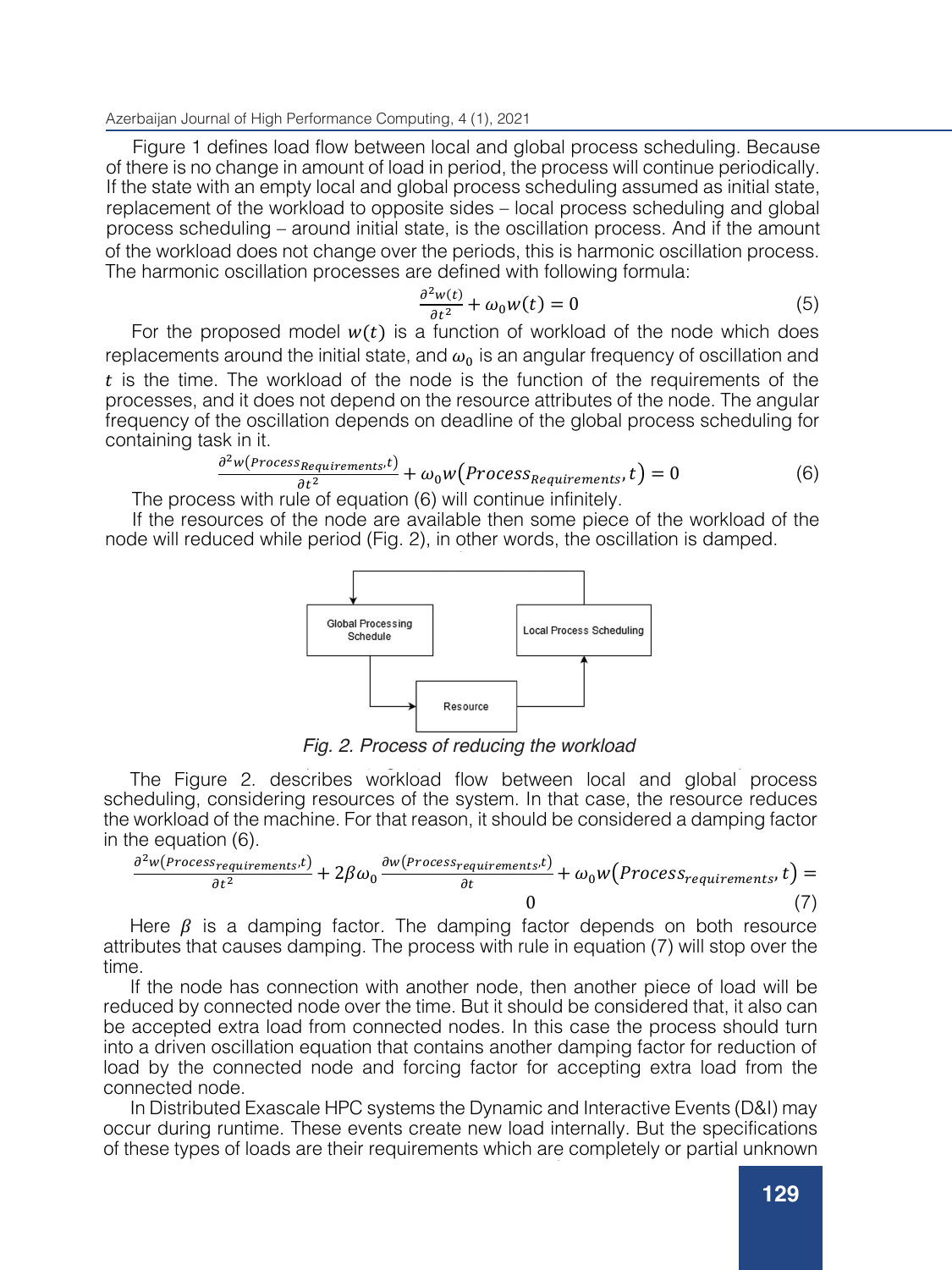#### occur during runtime. These events create new load internally. But the specifications Ulphat Bakhishov

of these types of loads are their requirements which are completely or partial unknown to the node or not matching to the resource attributes of the node. In this case the node should try to approximate the requirements of the D&I to the resource attributes of the node. If it is possible with acceptable error, it should be accepted approximated loads, original requirements should be kept. These types of loads also should be considered in the forcing factor.

### *Discussion*

The process of load distribution between the resources is a complex oscillation process. But the factors of this process and the dependence of these parameters on the characteristics of the system has not been defined. If these parameters and their dependencies are defined, it would be able to estimate that how long the oscillation process will continue with current load, and it would be possible to optimize oscillation process to finish it as soon as possible. So, if the periodic process will be able to change into an aperiodic process, the system would get into stable state in the minimum time. Because in that case the best resource for handling current global activity may be found with single migration.

## *References*

Adibi, E., & Khaneghah, E. M. (2018). Challenges of resource discovery to support distributed exascale computing environment. *Azerbaijan Journal of High Performance Computing, 1*(2), 168-178.

Bakhishoff, U., Khaneghah, E. M., Aliev, A. R., & Showkatabadi, A. R. (2020). DTHMM ExaLB: discrete-time hidden Markov model for load balancing in distributed exascale computing environment. *Cogent Engineering, 7*(1), 1743404.

Bakhishov, U. (2019) The Oscillation Model of Load Flow of Global Activities in a Fully Distributed Exascale System. *Azerbaijan Journal of High Performance Computing, 2*(2), 178-182.

Ismayilova, N. T. (2020) Challenges of Using Different Mathematical Models for Load Balancing Optimization in Multi-Core Computing Systems. *Azerbaijan Journal of High Performance Computing, 3*(2), 190-195.

Khaneghah, E. M. (2017). *U.S. Patent No. 9,613,312.* Washington, DC: U.S. Patent and Trademark Office.

Khaneghah, E. M., & Sharifi, M. (2014). AMRC: an algebraic model for reconfiguration of high performance cluster computing systems at runtime. *The Journal of Supercomputing, 67*(1), 1-30.

Khaneghah, E. M., Aliev, A. R., Bakhishoff, U., & Adibi, E. (2018). The influence of exascale on resource discovery and defining an indicator. *Azerbaijan Journal of High Performance Computing, 1*(1), 3-19.

Khaneghah, E. M., Mollasalehi, F., Aliev, A. R., Ismayilova, N., & Bakhishoff, U. (2018). Challenges of load balancing to support distributed exascale computing environment. In *Proceedings of the International Conference on Parallel and Distributed Processing Techniques and Applications (PDPTA)* (pp. 100-106). The Steering Committee of The World Congress in Computer Science, Computer Engineering and Applied Computing (WorldComp).

Mirtaheri, S. L., & Grandinetti, L. (2017). Dynamic load balancing in distributed exascale computing systems. *Cluster Computing, 20*(4), 3677-3689.

Pereira, E. P., Padoin, E. L., Medina, R. D., & Méhaut, J. F. (2020, July). Increasing the